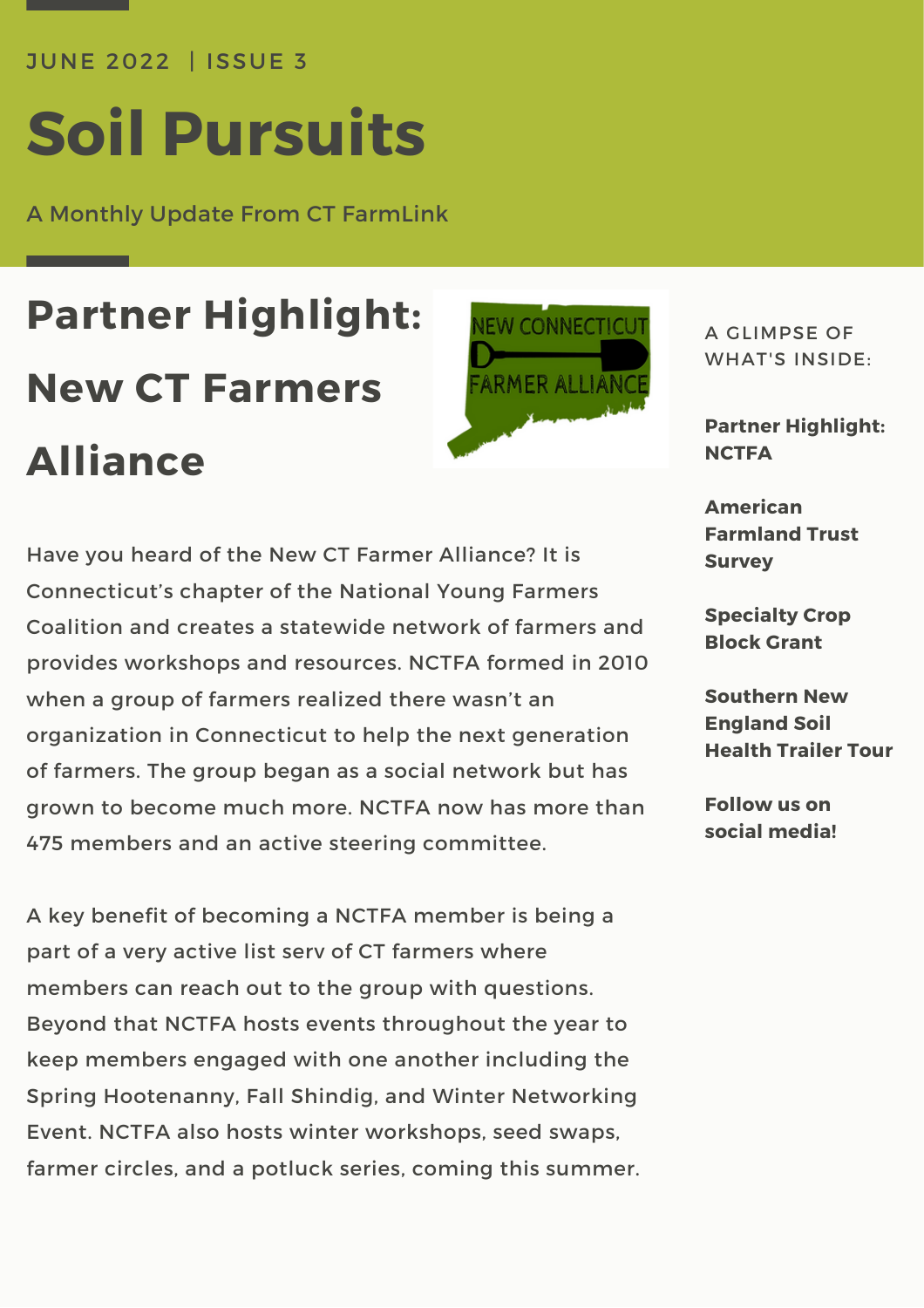If you are interested in speaking up for agricultural policy change in CT. NCTFA has a working group you can join to make sure your voice as a farmer is heard.

Membership is free! Sign up to be a member of New CT Farmer Alliance and look out for information this summer on the potluck series and other upcoming events.



**Click the link below to** 

**RSVP for the Southern** 

**New England Soil Health** 

**Trailer Tour** 

### **Click here and give your** input for a chance to win a \$100 visa gift card!

### **SOUTHERN NEW ENGLANI** SOIL HEALTH TRAILER TOUR

**Featuring Fay Benson, Cornell University** 

These hands-on field workshops will use practical demonstrations to illustrate the value of healthy soil. Learn about soil health and the management practices you can implement to protect your land

> Monday, June 20th ~ 1:00 pm<br>Miller Farm - 1732 Fort Bridgman Rd, Vernon, VT 05354 This event will focus on soils for pasture and grazing dairy cattle<br>Sponsored by: American Farmland Trust<br>Contact: Kristen Irvin at kirvin@farmland.org for more information

 $\frac{\texttt{Tuesday}, \texttt{June 21st} \sim 1;00\ \texttt{pm}}{\texttt{UMass Group 8: Animal Research & Education Farm - 89 River Rd, South Deerfield}, MA 01373}$ This event will focus on soils for vegetable and corn production as well as pasture and grazing<br>Sponsored by: Northeast SARE<br>Contact: Sam Corcoran at sglazecorcor@umass.edu for more information

Wednesday, June 22nd ~ 1:00 pm<br>Walnut Lane Farm - 33 Koebke Rd, Dudley, MA 01571 This event will focus on soils for pasture and grazing livestock and poultry Sponsored by: American Farmland Trust Contact: Kristen Irvin at kirvin@farmland.org for more information



NIVERSIT

**UCONN** 

Thursday, June 23rd ~ 2:00 pm Windmist Farm - 71 Weeden Lane, Jamestown, RI 02835<br>This event will focus on soils for pasture and grazing livestock<br>Sponsored by: Rhode Island Farm Bureau Contact: Heidi Quinn at haquinn@rifb.org for more information

Friday, June 24th ~ 9:30 am Scantic Valley Farm - 327 9th District Rd, Somers, CT 06071 This event will focus on soils for pasture and grazing beef cattle<br>Sponsored by: Tri-State SARE Project<br>Contact: Rachel Bespuda at rachel.bespudage.com.edu for more information<br>National Section of the content of the proper

There is no fee to attend but pre-registration is required for all events. Once registered, you'll receive more information as the event approaches

#### REGISTER HERE - https://forms.gle/YCJVwnnMhcsmWPwY8 A collaborative effort among:

 $\mathcal{L}_{\text{Ext}}$ 

تلملاهم



Service

providers &

Farmers welcome